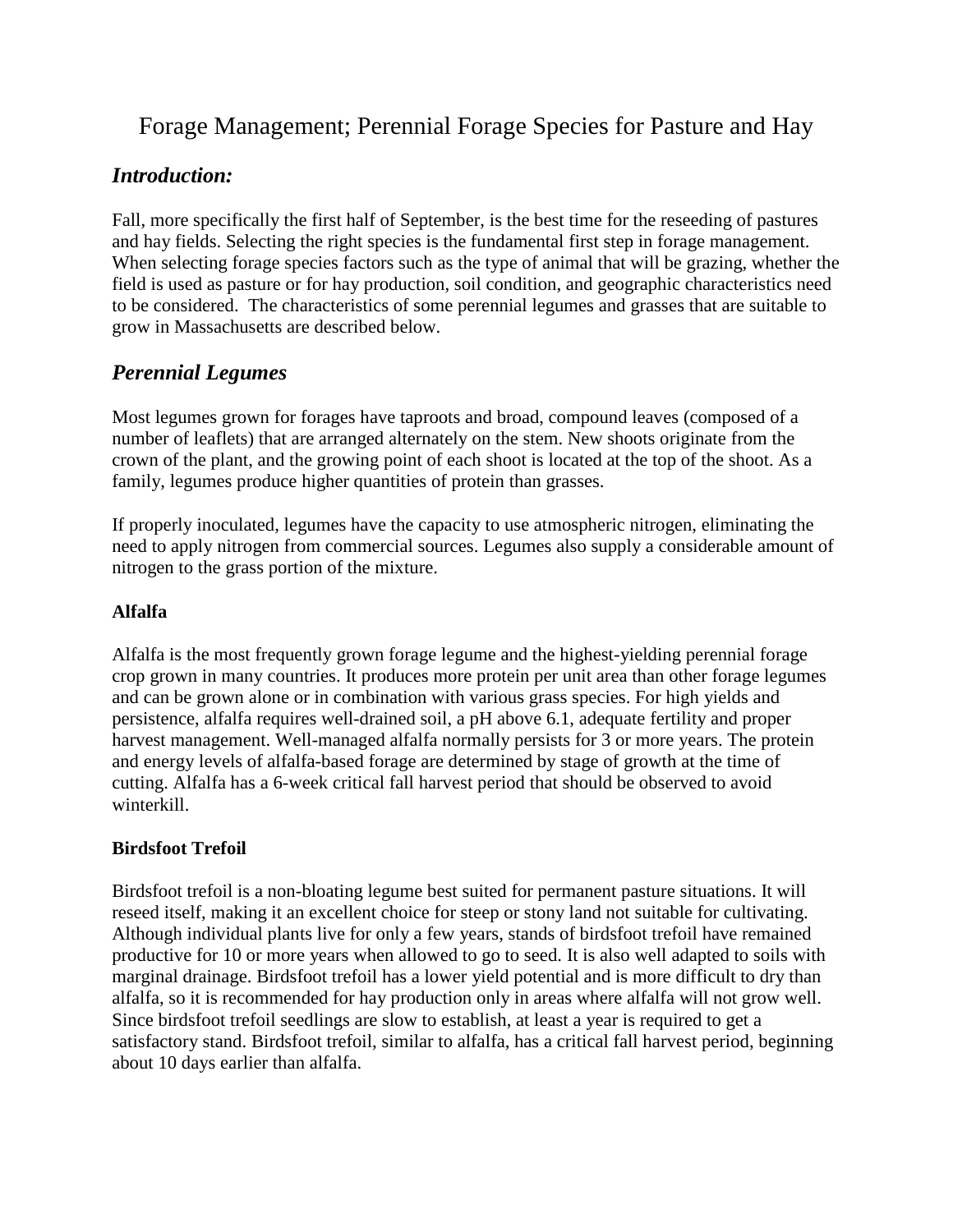# **Red Clover**

Red clover is a short-lived perennial. Yields are good the year after establishment but are often quite low the following year. It can be grown in fields that are too wet or too acidic for alfalfa. When seeded in mixtures, red clover can suppress the establishment of other legumes. As a feed crop, red clover is most often stored as silage since it is difficult to dry, and often results in "dusty" or "moldy" hay.

There are two general types of red clover: double-cut or "medium" red clover and single-cut or "mammoth" red clover. Double-cut will flower in the seeding year, with vigorous regrowth after cutting. Single-cut is slower growing and matures about 2 weeks later than double-cut. Singlecut does not flower in the seeding year or after the first cut in succeeding years.

Use of red clover as a plow down (cover crop) has become an important practice on many farms.

### **White Clover**

White clover is used mainly in pastures. It is a short-lived perennial that can reseed itself. There are three general types of white clover: ladino, white Dutch, and small wild white. All three are similar in appearance but differ in size, with wild white being the smallest and ladino the largest. All have stolons, which are stems that creep on the ground, with branches that are erect or upward slanting. Roots are shallow and fibrous and develop from nodes of the creeping stolons. White clover has low tolerance to drought but is relatively tolerant to frequent grazing and has good palatability. White clover can be frost seeded or no-tilled into existing grass pastures to improve forage quality and yield.

# **Sweet Clover**

Sweet clover is a slow-growing biennial often used to alleviate compaction. Sweet clover does not flower in the year of establishment. In the spring of the second year, it grows quickly to become a tall, coarse-stemmed plant. The presence of coumarin in sweet clover makes it less palatable to livestock.

There are two types of sweet clover: white-flowered and yellow-flowered. White sweet clover is deeper rooted, taller and coarser, which makes it more suitable as cover crop than for forage. The yellow-flowered is more palatable to livestock and more attractive to bees. Moldy sweet clover hay may contain dicoumarol, which can prevent normal blood clotting and result in the death of livestock from bleeding.

# **Alsike Clover**

Alsike clover is a perennial although it is often treated as a biennial. It can grow on soils that are acidic and poorly drained. Alsike produces only one cut of hay per year and is not normally a preferred forage legume. Alsike clover can cause photosensitivity and liver damage in horses, so it should not be included in horse hay or pasture mixtures.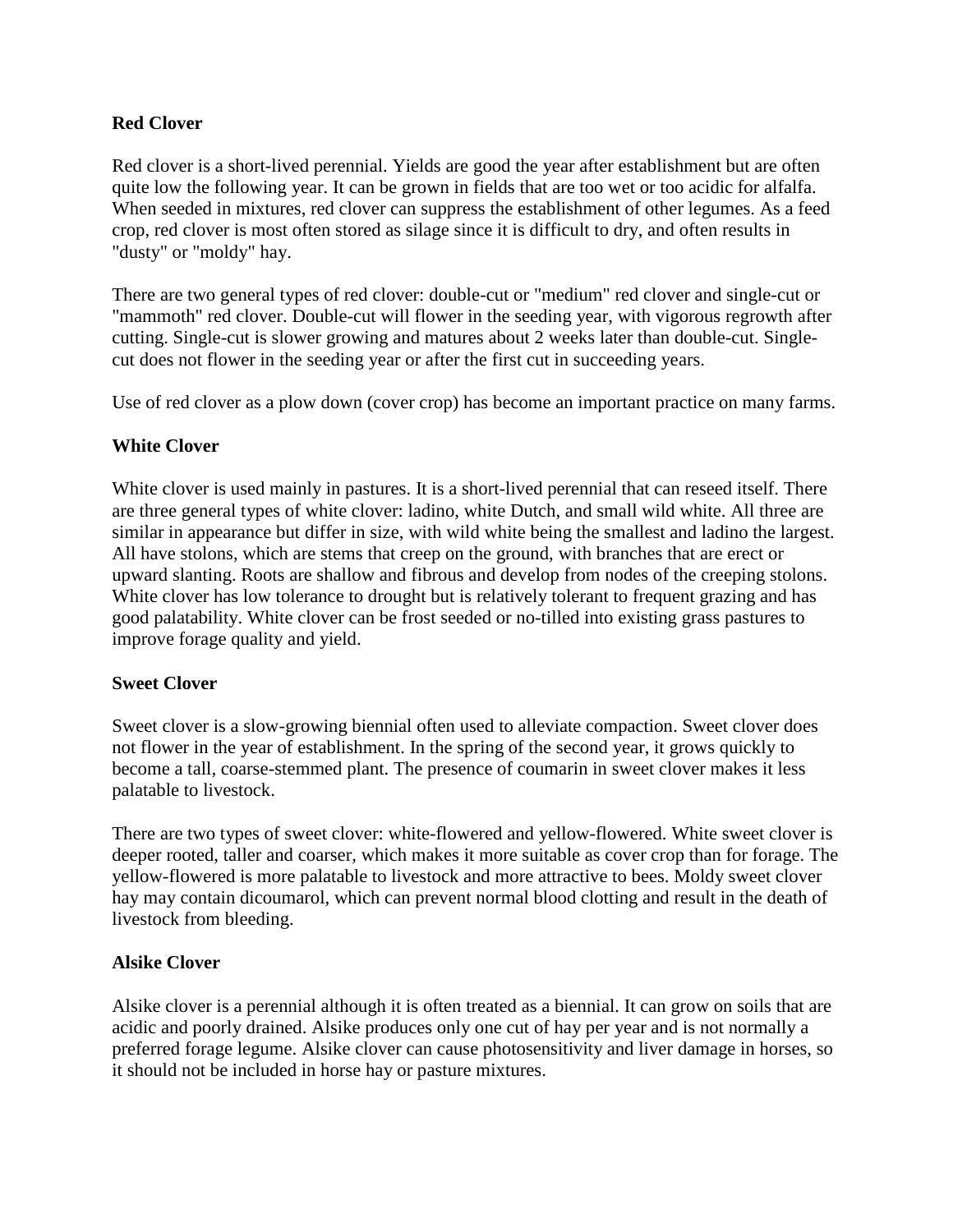### **Kura Clover**

Kura clover is a relatively new pasture legume. Kura clover has poor seedling vigour and is difficult to establish. However, once established, kura clover is very persistent, winter-hardy and can tolerate less-than-ideal drainage, fertility, pH and grazing management. It spreads by underground stems called rhizomes, has an extensive root system and thickens with time. Proper seedbed preparation and seeding methods are important. Kura clover must be inoculated with the correct strain of Rhizobium bacteria.

# *Perennial Grasses*

Grasses have many long, slender leaves that are borne on a stem. They have very fibrous roots that help bind the soil together, thereby reducing erosion. Some grasses have rhizomes or underground stems that produce new shoots at each node. Grasses with rhizomes are capable of thickening up a stand. Grasses without rhizomes are known as bunch grasses.

Grass species differ in their competitiveness with legumes. This will influence the grass-tolegume ratio of an established stand. Grasses such as orchardgrass and the ryegrasses tend to be more competitive with alfalfa than timothy or bromegrass. Grasses are lower in protein than legumes when cut at a similar stage of development.

# **Timothy**

Timothy is the most widely sown forage grass in New England and is commonly grown in mixtures with alfalfa or birdsfoot trefoil. It is a bunchgrass with limited tillering ability, which makes it non-aggressive when sown with other species. It is easy to establish in early spring or late summer and is adapted to heavier soils and variable drainage. Timothy is palatable and high yielding in first cut. Although some varieties have been developed for improved regrowth, regrowth after first-cut and mid-season production is not as high as that from either bromegrass or orchardgrass.

#### **Smooth Bromegrass**

Smooth bromegrass is an earlier, more aggressive grass than timothy. Better drought tolerance results in more regrowth in second cut. It spreads by rhizomes, and the stand can thicken over time. Smooth bromegrass is palatable and tends to retain its nutritional value with increasing maturity better than most grasses. Its major drawback tends to be its large fluffy seed, which makes it difficult to seed through the small seed box of drills. It does not establish well if it is either surface seeded or seeded deeper than 5 cm (2 in.).

#### **Meadow Bromegrass**

Meadow bromegrass is useful as a pasture species because of its early spring growth and faster recovery rate after grazing. It is best used in rotational grazing.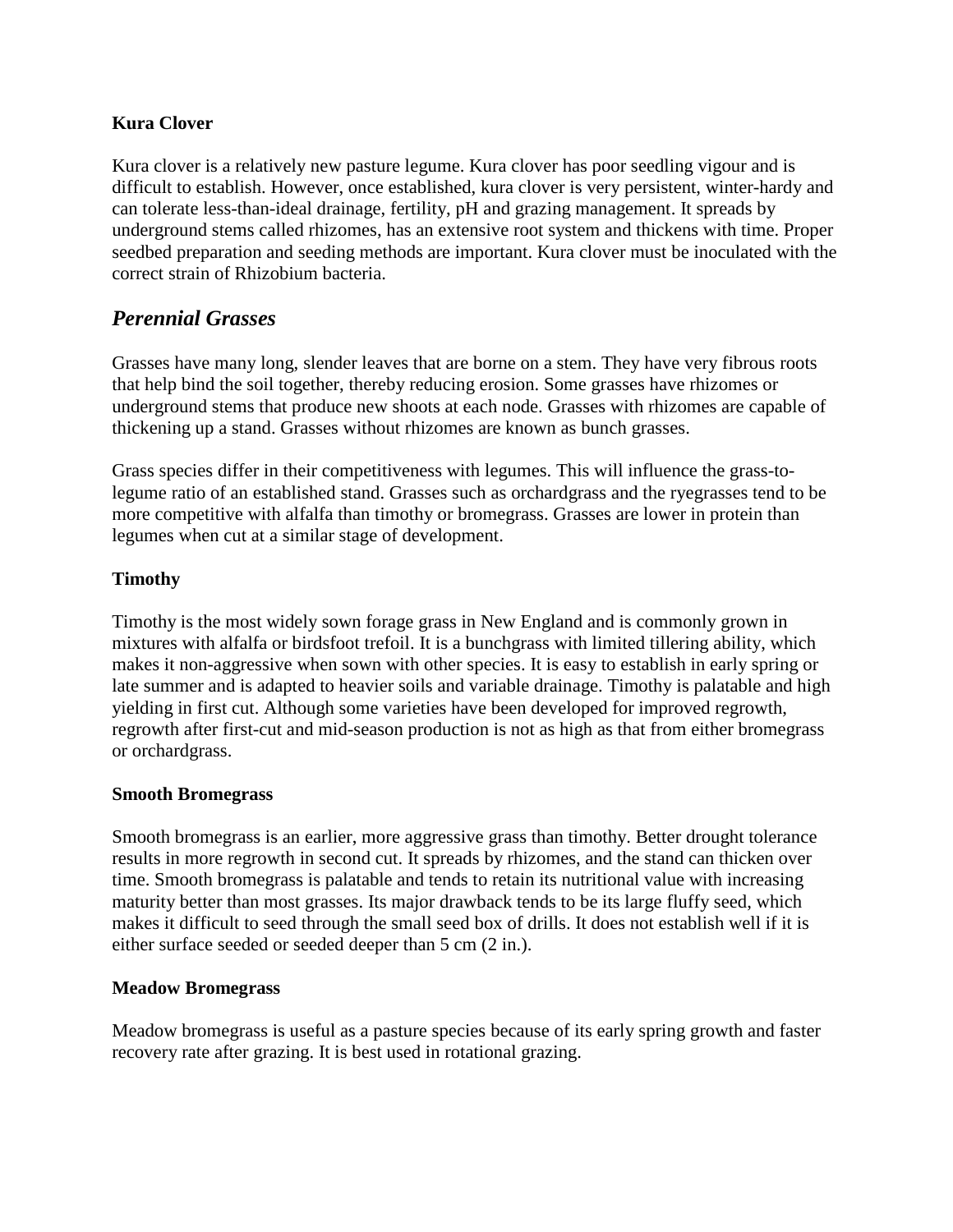### **Orchardgrass**

Orchardgrass develops earlier and is much more aggressive than timothy or bromegrass. It is palatable when young but loses palatability and digestibility more quickly than other grasses. Plant breeders have developed newer varieties that are later maturing, do not decline in palatability and digestibility as early and match more closely the maturity of other species in a mixture. Orchardgrass will grow much more vigorously in the warm, dry conditions of midsummer than timothy or bromegrass, resulting in a greater proportion of grass in the second and third cutting of alfalfa-grass mixtures. Orchardgrass is not as winter-hardy as either timothy or bromegrass and will not persist in wet soils. Its aggressive seedlings make orchardgrass easy to establish. It is recommended for intensively managed pastures or as very early-cut haylage.

### **Reed Canarygrass**

Reed canarygrass is best known for its ability to tolerate poorly drained soils. It can, however, provide high yields on well-drained soils and will produce higher yields than other grass species during dry conditions. Reed canarygrass spreads by rhizomes. It develops coarse stems and leaves, and quickly loses palatability and digestibility after heading. Regrowth is vegetative and does not form a seed head, so second- and third-cuts can be high quality. Reed canarygrass is slow to establish and is not competitive in the year of seeding.

In the past, livestock have performed poorly on reed canarygrass because of certain alkaloids it contained. Current recommended reed canarygrass varieties are free of tryptomine and carboline alkaloids, which cause poor performance. Some varieties are lower in the gramine alkaloids that reduce palatability, intake and animal performance. In Massachusetts reed canarygrass has been considered as invasive species and buying and selling seeds is prohibited.

# **Tall Fescue**

Tall fescue is a coarse, leafy grass that is useful in long-term pastures and erosion control. It is adapted to most soil types, tolerates imperfect drainage and withstands animal traffic well. Its ability to maintain good feed quality into late fall makes it useful in "stockpile grazing" or fallsaved pasture for deferred grazing. A seed-borne systemic fungus (an endophyte) has been linked to poor animal performance on tall fescue pasture. Once introduced by infected seed, the fungus cannot be controlled in an established stand of tall fescue. All recommended varieties are endophyte-free.

#### **Meadow Fescue**

Meadow fescue is a hardy grass used in hay and pasture mixtures. It grows best on deep, fertile soils, but will tolerate variable drainage and low fertility. Meadow fescue yields well during the summer and fall and maintain its feed quality later into the season than most grass species. Meadow fescue is shorter, has finer leaves and a shallower root system than tall fescue and is not as persistent.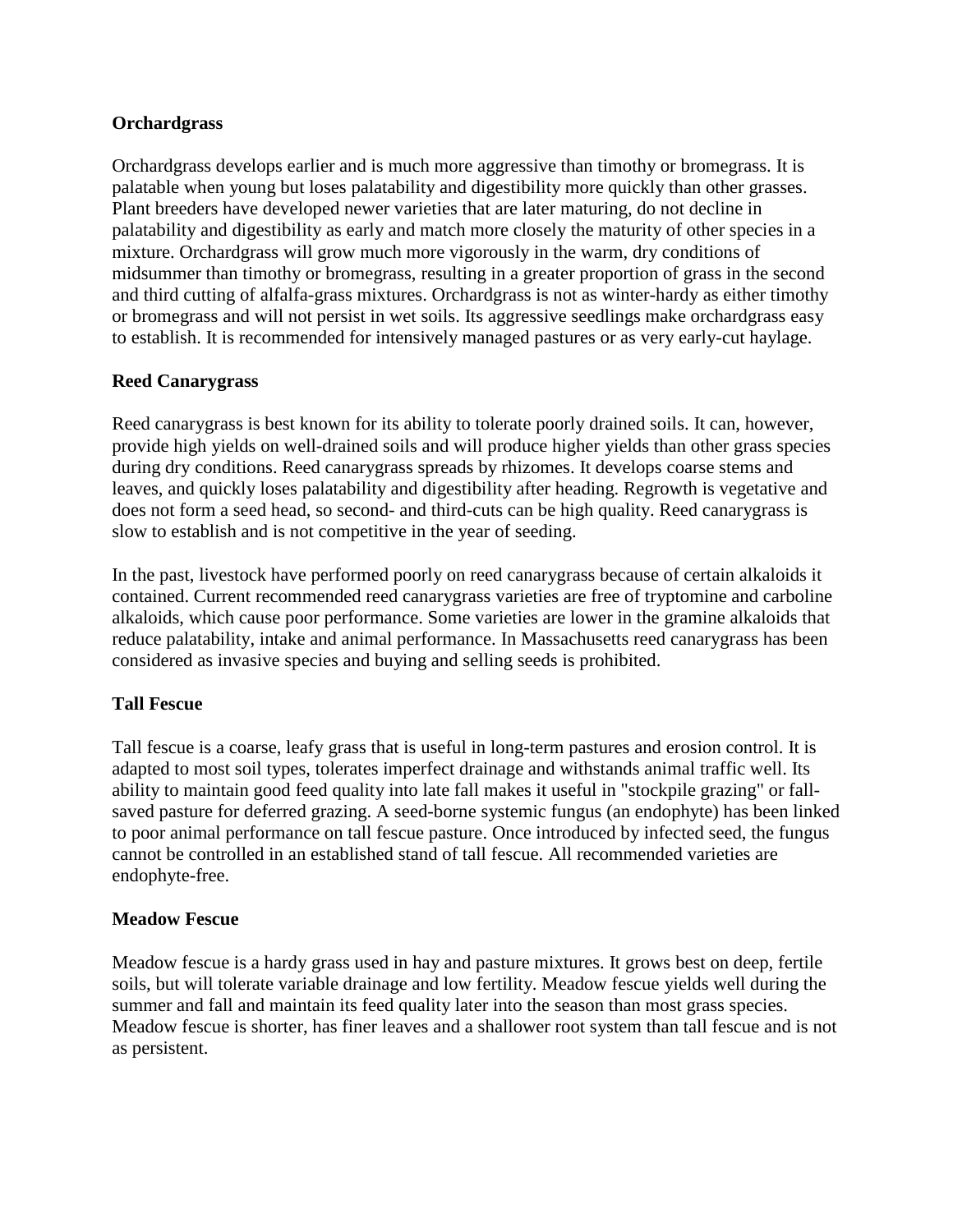### **Perennial Ryegrass**

Perennial ryegrass is a short-lived perennial that comes in turf, pasture and hay-adapted varieties. The pasture-adapted varieties tend to have finer leaves, smaller and more numerous tillers, and are later maturing than the hay varieties. Turf-type perennial ryegrasses contain endophytes, so they should not be used for forage. Perennial ryegrass is early and vigorous in the spring, and grows well into the fall, but is unproductive during the hot, dry summer months. Excessive top growth of perennial ryegrass can result in winterkill, in alfalfa mixtures that are left to overwinter. Perennial ryegrass is not well suited to areas with prolonged ice cover and extreme cold without adequate snow cover.

# **Kentucky Bluegrass**

Kentucky Bluegrass is a highly palatable grass that tolerates heavy traffic and close, frequent grazing better than other cool-season grasses, making it well adapted for permanent pastures. It grows best during cool, moist weather on well-drained, fertile soils. It is slow to establish but spreads to form a dense sod. It is relatively low yielding and has poor drought and heat tolerance. When properly fertilized and managed, Kentucky bluegrass production can be markedly improved, especially during spring. In pastures, they serve as a bottom grass that controls weed invasion, withstands close grazing and tramping, and fills in when other species thin out.

| <b>Characteristics of Perennial Forage Species Suitable to Massachusetts</b> |                                      |                                 |                                                                                                                               |                                                                                                                                                                                    |  |
|------------------------------------------------------------------------------|--------------------------------------|---------------------------------|-------------------------------------------------------------------------------------------------------------------------------|------------------------------------------------------------------------------------------------------------------------------------------------------------------------------------|--|
| <b>Species</b>                                                               | <b>Suitability</b>                   | <b>Persistence</b><br>(years)   | <b>Stengths</b>                                                                                                               | <b>Cautions</b>                                                                                                                                                                    |  |
| <b>Legumes</b>                                                               |                                      |                                 |                                                                                                                               |                                                                                                                                                                                    |  |
| Alfalfa                                                                      | <b>Stored Feed</b>                   | $3 - 4$                         | <b>Excellent</b> quality<br>Excellent yield                                                                                   | May cause bloat<br>Poor persistence under<br>grazing<br>Low tolerance to acidic or<br>variably drained soil<br>Needs fall rest period                                              |  |
| <b>Birdsfoot</b><br>trefoil                                                  | Pasture<br>Stored feed               | $5+$<br>(may reseed)<br>itself) | High quality<br>No bloat hazard<br>Good tolerance to<br>acidic & variably<br>drained soil                                     | Slow to establish<br>Slow spring growth and<br>regrowth<br>Needs fall rest period<br>Unpalatable to horses                                                                         |  |
| Red clover                                                                   | Pasture<br>Stored feed<br>Cover Crop | $1 - 3$                         | Excellent first-year<br>yield<br>Easy to establish<br>High quality<br>Good tolerance to<br>acidic or variably<br>drained soil | Difficult to dry for hay<br>May cause bloat<br>Stand thins rapidly<br>May cause temporary<br>infertility in grazing sheep<br>Very competitive,<br>especially with other<br>legumes |  |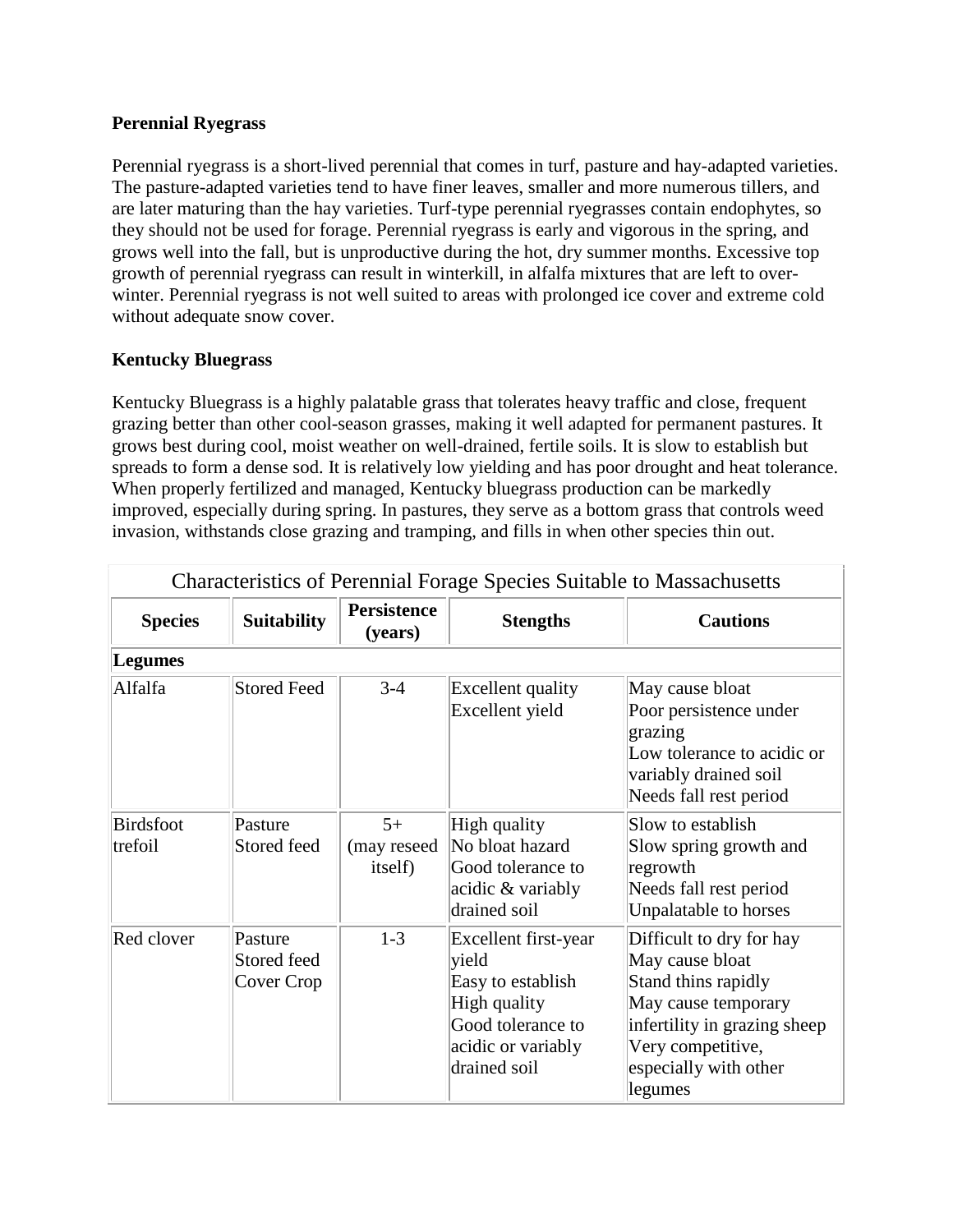| White clover         | Pasture                   | $5+$                   | Excellent quality and<br>palatability<br>Good tolerance to<br>close grazing                                                                   | May cause bloat<br>Low drought tolerance                                                                                                              |
|----------------------|---------------------------|------------------------|-----------------------------------------------------------------------------------------------------------------------------------------------|-------------------------------------------------------------------------------------------------------------------------------------------------------|
| Kura clover          | Pasture                   | $5+$                   | Persistent<br>High quality                                                                                                                    | Difficult to establish<br>May cause bloat                                                                                                             |
| Alsike clover        | Pasture<br>Stored feed    | $1 - 2$<br>(may reseed | Very good tolerance<br>to wet, acidic soils<br>Good quality                                                                                   | Lower yield than red clover<br>Regrowth yields low<br>Stand thins rapidly<br>May cause bloat                                                          |
| Sweet clover         | Cover crop<br>Stored feed | $\overline{2}$         | Excellent soil builder<br>Opens up subsoil<br>Excellent bee pasture                                                                           | Low palatability unless<br>harvested early<br>Coumarin content in older<br>varieties causes feeding<br>difficulties<br>Only 1 harvest-year            |
| <b>Grasses</b>       |                           |                        |                                                                                                                                               |                                                                                                                                                       |
| Timothy              | Stored feed               | $5+$                   | Easy to establish<br>Good tolerance to<br>variable drainage<br>Seed is inexpensive                                                            | Poor summer production<br>Poor persistence of late-<br>heading varieties under<br>three-cut harvest system                                            |
| Smooth<br>bromegrass | Pasture<br>Stored feed    | $5+$                   | Excellent spring/fall<br>yield<br>Good regrowth<br>Better quality<br>retention with<br>maturity                                               | Large seed size may cause<br>seeding challenges                                                                                                       |
| Meadow<br>bromegrass | Pasture<br>Stored feed    | $5+$                   | Early spring growth<br>Fast recovery after<br>cutting or grazing<br>Good palatability                                                         | Large seed size may cause<br>seeding challenges<br>Sensitive to flooding<br>Good winter-hardiness Spreads less by rhizomes<br>than smooth bromegrass  |
| Orchardgrass         | Pasture<br>Stored feed    | 5                      | Very early pasture<br>Excellent regrowth<br>Good drought<br>tolerance<br>Good tolerance to<br>close grazing<br>Very responsive to<br>nitrogen | Rapidly loses quality and<br>palatability with maturity<br>Very competitive with<br>other species<br>Poor tolerance to variable<br>drainage and icing |